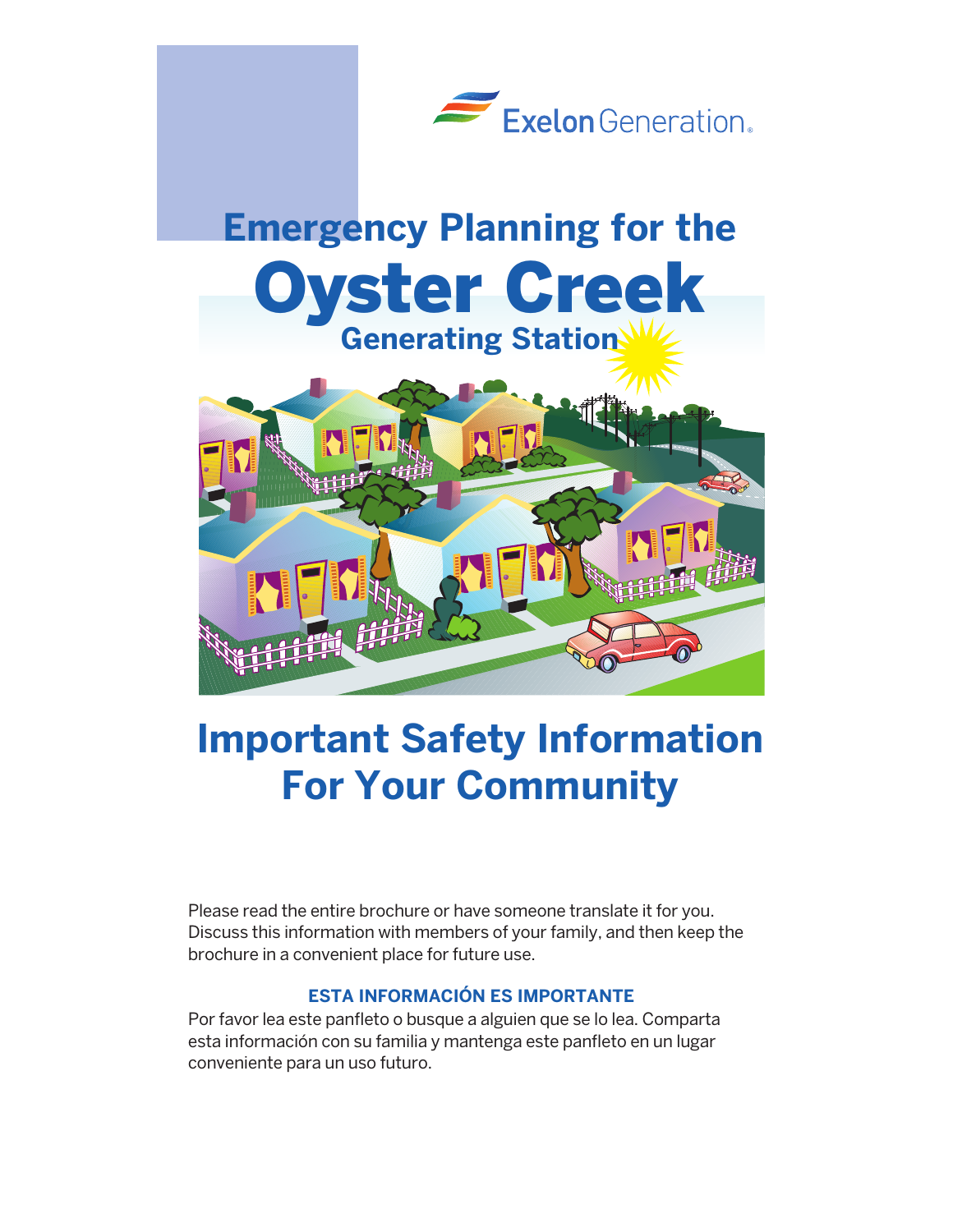## **Decommissioned Nuclear Power Plant and Public Safety**

### **It's All About Safety…**

For nearly a half-century, the Oyster Creek Generating Station has safely and reliably produced electricity using nuclear fission (the splitting of uranium atoms). In September of 2018, the station ceased operations and entered a new chapter, the dismantling and decommissioning of its components, systems and buildings.

A nuclear power facility that is not in operation poses minimal risk to the public and the environment. In fact, that risk becomes negligible in a relatively short period of time, as there is no longer radioactive steam being produced through the fission process.

This brochure provides residents, visitors and others with information on what to do in the very unlikely instance of a radiological event at the Oyster Creek Generating Station. In addition, it includes some important tips that you and your family can use to protect and prepare yourselves for any emergency that might happen.

## **Emergency Planning for the Oyster Creek Area**

Special plans and procedures are in place to protect the public in the vicinity of the Oyster Creek Generating Station in the unlikely event of a nuclear incident. If necessary, you would be notified by area officials about any measures required to ensure public safety.

### *Warning Sirens*

If you hear a siren, you should tune to a radio or TV.

A siren may malfunction and inadvertently sound. If you feel a siren is malfunctioning, please contact the Ocean County Office of Emergency Management at: (732) 341-3451

### *Shelter-in-Place or Evacuation*

Officials might recommend that people either take shelter indoors or evacuate an area. It is critically important that you follow the recommended course of action. Staying home when instructed to evacuate or driving around when urged to stay indoors could expose you to danger unnecessarily.

*NOTE:* If you or someone you know might not respond to warning sirens or radio broadcasts due to impaired hearing or other functional needs, notify local authorities now at www.registerready.nj.gov.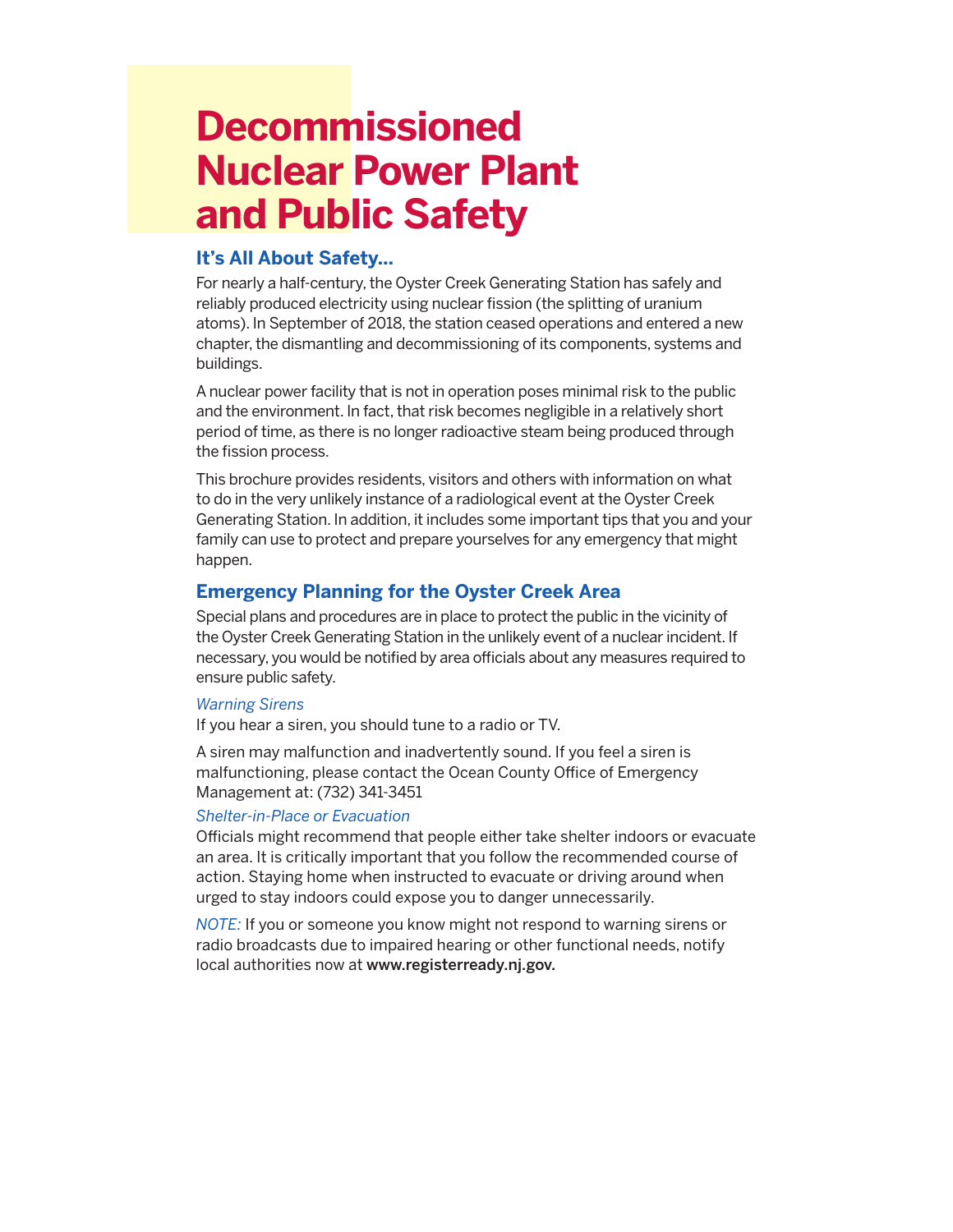### **Potassium Iodide (KI)**

Radioactive iodine is no longer present at Oyster Creek; therefore, the use of Potassium Iodide provides no benefit and **will no longer** be recommended during an Oyster Creek incident. Residents may bring their KI to the Ocean County Department of Health (see below) or find a disposal location near them at the American Medical Chest website, **http://www.americanmedicinechest.com.**

**Ocean County Health Department 175 Sunset Avenue P.O. Box 2191 Toms River, New Jersey 08754-2191 (732) 341-9700 www.ochd.org**

#### **Classification of Accidents**

There are two accident classifications used to describe nuclear emergencies at Oyster Creek Generating Station:

**UNUSUAL EVENT** — Events are in progress or have occurred which indicate a potential degradation of the level of safety of the plant or indicate a security threat to facility protection. No releases of radioactive material requiring offsite response or monitoring are expected unless further degradation of safety systems occurs.

ALERT - Events are in progress or have occurred which involve an actual or potential substantial degradation of the level of safety of the plant or a security event that involves probable life-threatening risk to site personnel or damage to site equipment because of HOSTILE ACTION. Any releases are expected to be limited to small fractions of the Environmental Protection Agency (EPA) Protective Action Guideline exposure levels.

This may include information on your nearest Evacuation Route and your nearest public shelter. If you do not have access to a car, broadcast information should let you know about the bus or other transit routes that will be made available to you.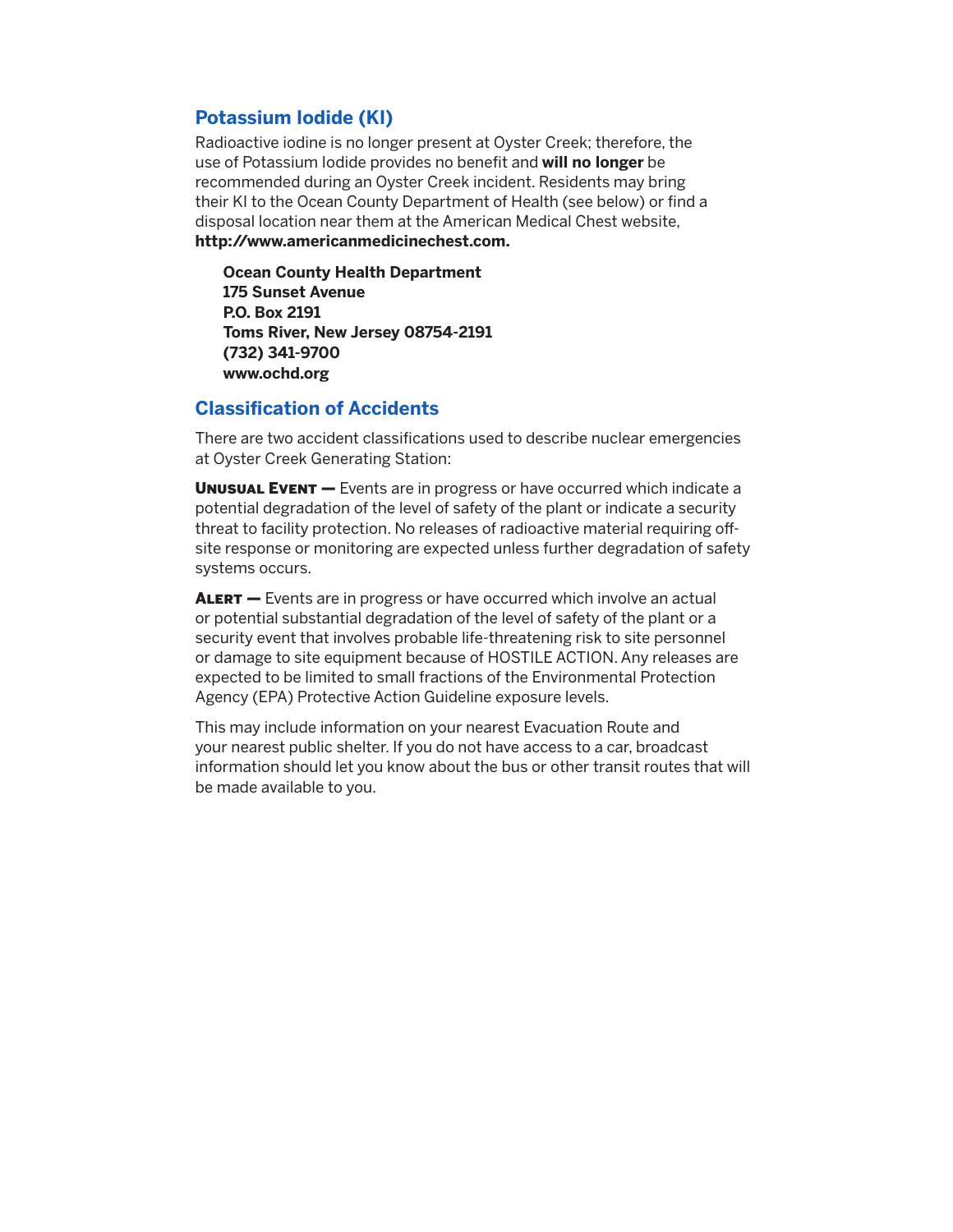## **What to Do in an Emergency**

### **Keep Phone Lines Open**

*Please do not make unnecessary phone calls.* Leaving phone lines open for emergency workers will help everyone involved. If you require assistance, call the emergency phone numbers broadcast on the radio or TV.

#### **Monitor and Prepare**

Monitor local radio, TV and social media for emergency information and follow emergency instructions. People should prepare for possible evacuation (e.g. reunite with family members, assemble emergency kits, provide for pet needs, keep off the road as much as possible).

#### **Shelter-in-Place**

Go indoors and stay there. Close all doors and windows and shut off any systems that draw in outside air, such as furnaces, fireplaces and air conditioners. Keep listening to the radio or TV for updates. Keep pets inside and shelter farm animals. If traveling in a vehicle, close windows and vents.

### **If Instructed to Evacuate**

To Evacuate means to leave your home or workplace during an emergency and follow an Evacuation Route to a safe shelter.

Before and while Evacuating you should listen to your local radio or TV stations for the latest updates.

Emergency management officials will use radio and TV broadcasts, including Emergency Alert System messages, to give you further instructions.

This may include information on your nearest Evacuation Route, and your nearest public shelter. If you do not have access to a car, broadcast information should let you know about the bus or other transit routes that will be made available to you.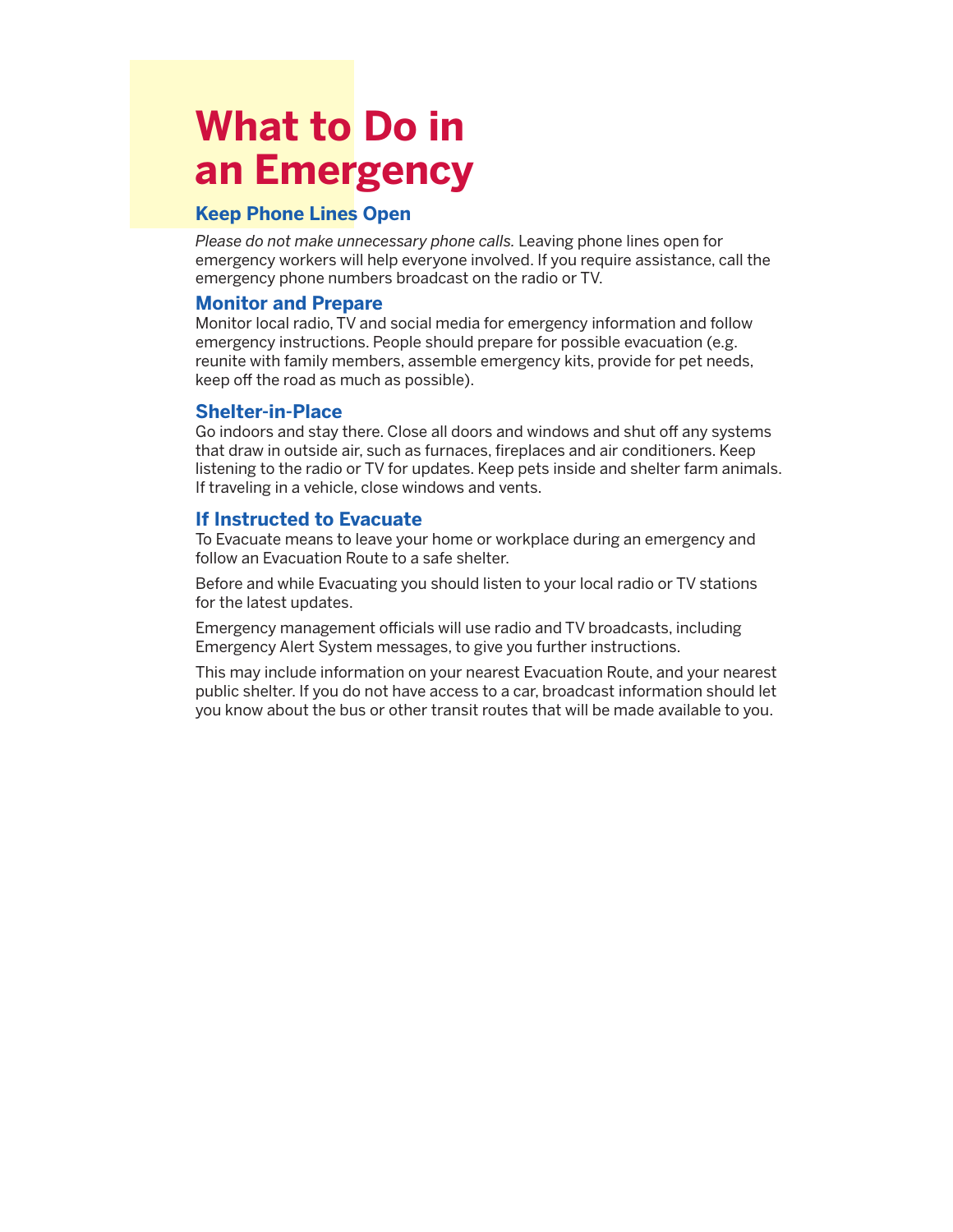## **How to Prepare for an Emergency**

You never know when you might have to leave your home on short notice. A nuclear incident is only one possibility. Floods, fires, chemical spills or severe illness could occur at any time. Preparing now will help you respond more quickly in any emergency.

If you, a family member or a neighbor have special needs, be sure to visit Register Ready, New Jersey's Special Needs Registry for Disaster Planning, to get started on making your emergency plan NOW. Visit www.registerready.nj.gov or call NJ 2-1-1 for assistance today!

### **Emergency Kit**

Keep an emergency kit – portable radio, flashlight, extra batteries, extra car keys, first aid kit and other items – in a special place that the whole family can easily locate. Include this booklet in your emergency kit with your location marked on the map. Write a list of the items you would want to take if you had to leave home quickly and post the list in a convenient spot. Be sure to



keep a supply of all the items on your list. Gather any important documents that you might need in an emergency and keep them together in a safe place that you can access quickly and easily.

## **Transportation**

Maintain your vehicle in good running order and keep the gas tank at least half full at all times.

## **Pets**

For information and assistance for protection of pets and livestock during an emergency, contact the Ocean County Office of Emergency Management at (732) 341-3451.

# **Emergency Supplies**

- General first aid kit and any special medication
- $\Box$  Cash, credit, or ATM cards
- $\Box$  Important documents
- $\Box$  Change of clothing
- $\Box$  Personal health products (toothbrush, eye care, sanitary products, etc.)
- $\Box$  Baby formula, diapers, car seat, toys
- $\Box$  Special dietary foods
- $\Box$  Pet related supplies